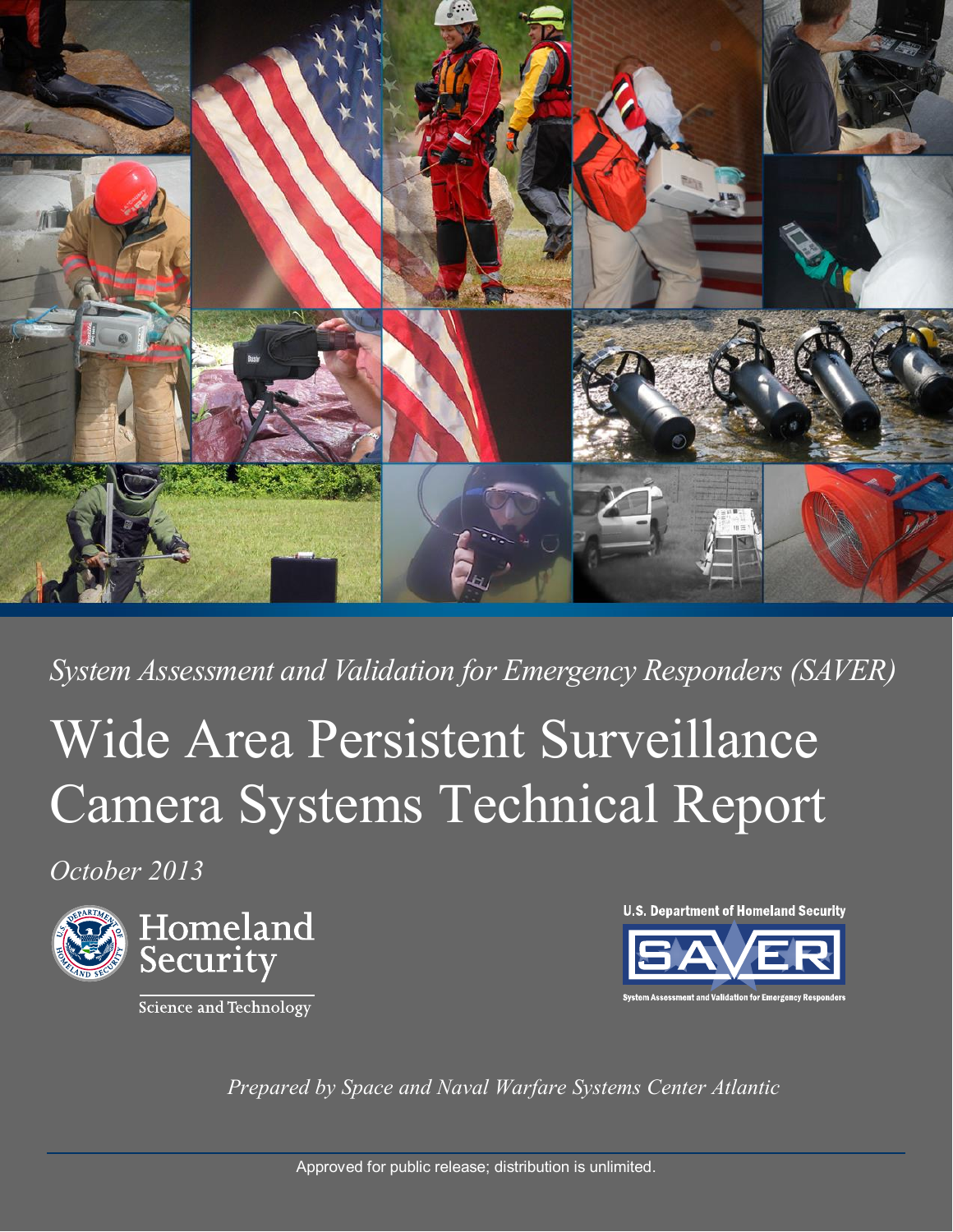The *Wide Area Persistent Surveillance Camera Systems Technical Report* was prepared by the Space and Naval Warfare Systems Center Atlantic for the Law Enforcement Standards Office, National Institute for Standards and Technology.

The views and opinions of authors expressed herein do not necessarily reflect those of the U.S. Government.

Reference herein to any specific commercial products, processes, or services by trade name, trademark, manufacturer, or otherwise does not necessarily constitute or imply its endorsement, recommendation, or favoring by the U.S. Government.

The information and statements contained herein shall not be used for the purposes of advertising, nor to imply the endorsement or recommendation of the U.S. Government.

With respect to documentation contained herein, neither the U.S. Government nor any of its employees make any warranty, express or implied, including but not limited to the warranties of merchantability and fitness for a particular purpose. Further, neither the U.S. Government nor any of its employees assume any legal liability or responsibility for the accuracy, completeness, or usefulness of any information, apparatus, product, or process disclosed; nor do they represent that its use would not infringe privately owned rights.

Approved for public release; distribution is unlimited.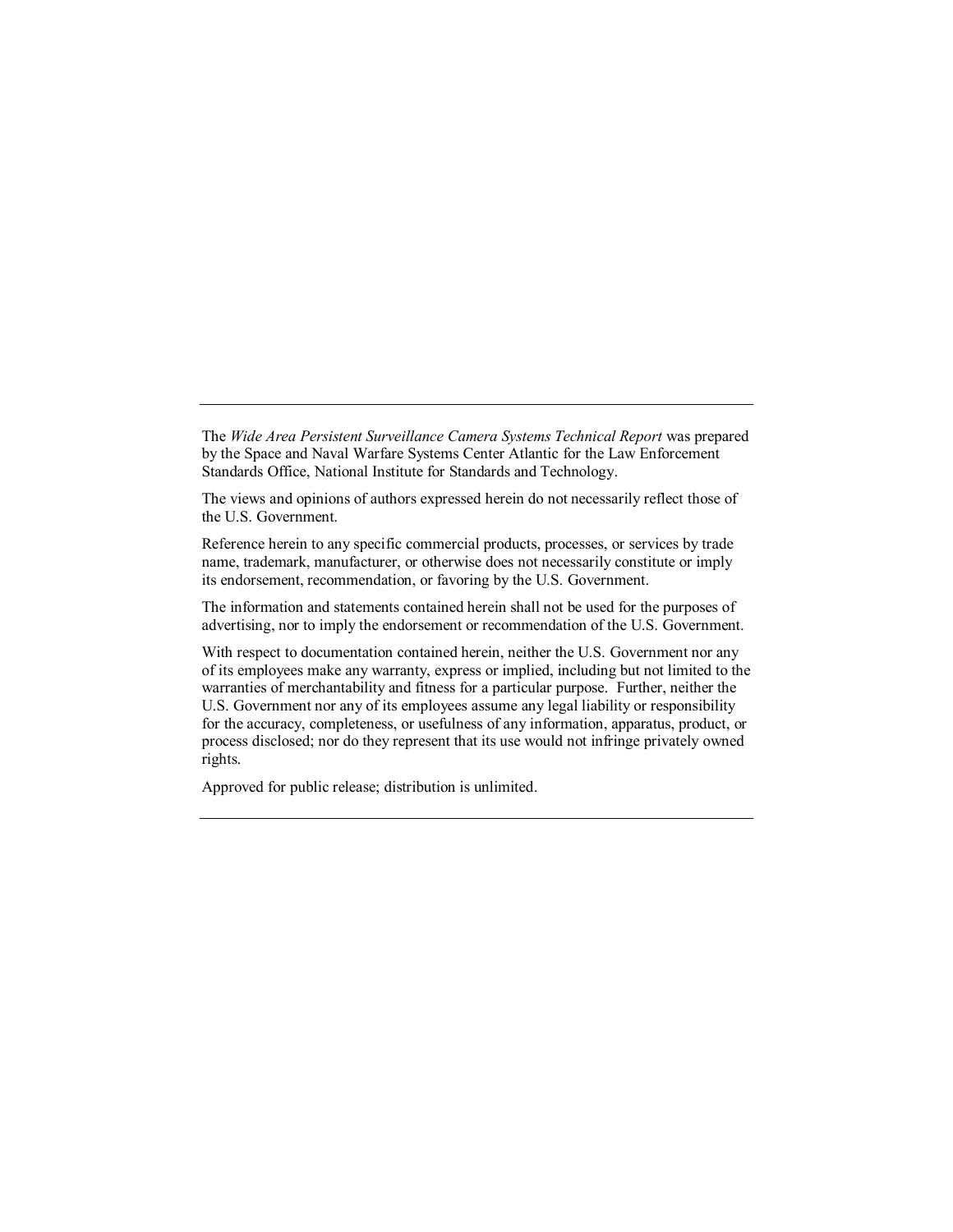#### <span id="page-2-0"></span>**FOREWORD**

The U.S. Department of Homeland Security (DHS) established the System Assessment and Validation for Emergency Responders (SAVER) Program to assist emergency responders making procurement decisions. Located within the Science and Technology Directorate (S&T) of DHS, the SAVER Program conducts objective assessments and validations on commercial equipment and systems, and provides those results along with other relevant equipment information to the emergency responder community in an operationally useful form. SAVER provides information on equipment that falls within the categories listed in the DHS Authorized Equipment List (AEL). The SAVER Program mission includes:

- Conducting impartial, practitioner-relevant, operationally oriented assessments and validations of emergency responder equipment; and
- Providing information, in the form of knowledge products, that enables decision-makers and responders to better select, procure, use, and maintain emergency responder equipment.

Information provided by the SAVER Program will be shared nationally with the responder community, providing a life- and cost-saving asset to DHS, as well as to Federal, state, and local responders.

The SAVER Program is supported by a network of Technical Agents who perform assessment and validation activities. Further, SAVER focuses primarily on two main questions for the emergency responder community: "What equipment is available?" and "How does it perform?"

As a SAVER Program Technical Agent, the National Institute for Standards and Technology (NIST) provides expertise and analysis on key subject areas. NIST conducted an assessment of wide area persistent surveillance (WAPS) camera systems and digital high-definition (HD) cameras. WAPS camera systems and digital HD cameras fall under the AEL reference number 14SW-01-VIDA titled Systems, Video Assessment, Security. The results of this assessment are provided in this report.

Visit the SAVER section of the Responder Knowledge Base (RKB) website at [https://www.rkb.us/saver](www.firstresponder.gov/saver) for more information on the SAVER Program or to view additional reports on WAPS camera systems, digital HD cameras, or other technologies.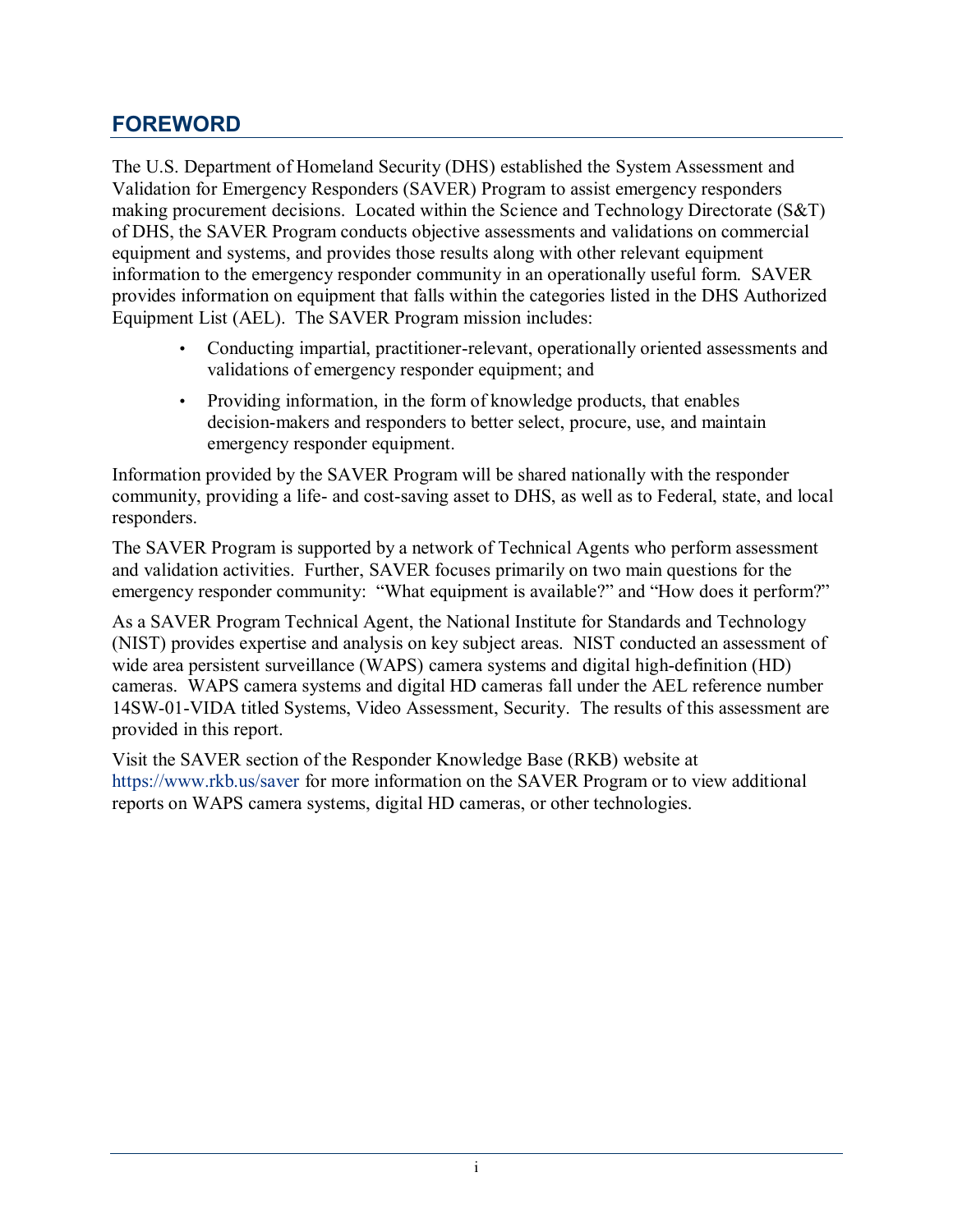#### <span id="page-3-0"></span>**POINTS OF CONTACT**

**SAVER Program U.S. Department of Homeland Security Science and Technology Directorate**  OTE Stop 0215 245 Murray Lane Washington, DC 20528-0215

E-mail: [saver@hq.dhs.gov](mailto:saver@hq.dhs.gov) Website: [https://www.rkb.us/saver](www.firstresponder.gov/saver)

#### **National Institute of Standards and Technology**

Law Enforcement Standards Office 100 Bureau Drive Mail Stop 8102 Gaithersburg, MD 20899

Website: <http://www.nist.gov/oles>

#### **Space and Naval Warfare Systems Center Atlantic**

Advanced Technology and Assessment Branch P.O. Box 190022 North Charleston, SC 29419-9022

E-mail: ssc\_lant\_saver\_program.fcm@navy.mil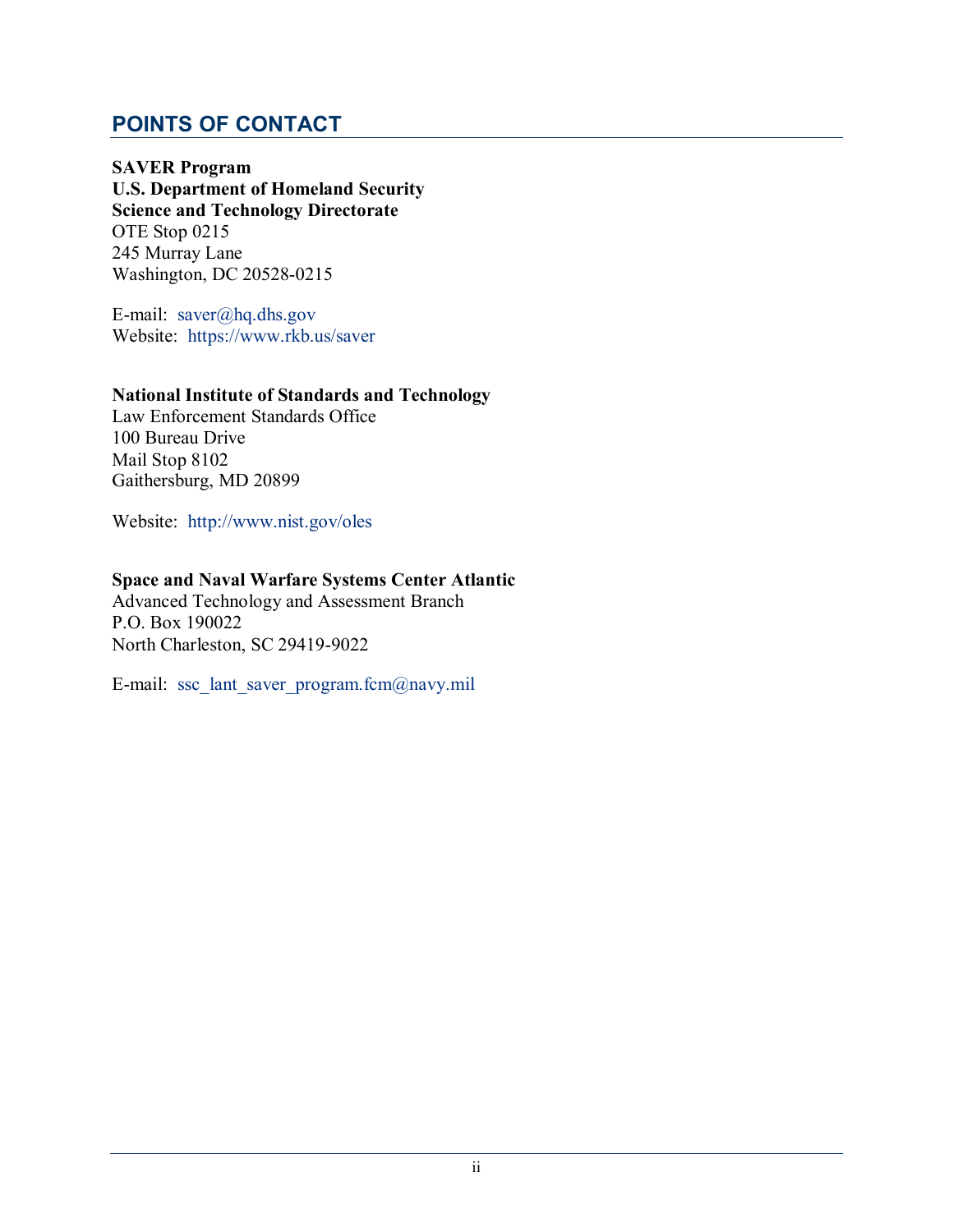# **TABLE OF CONTENTS**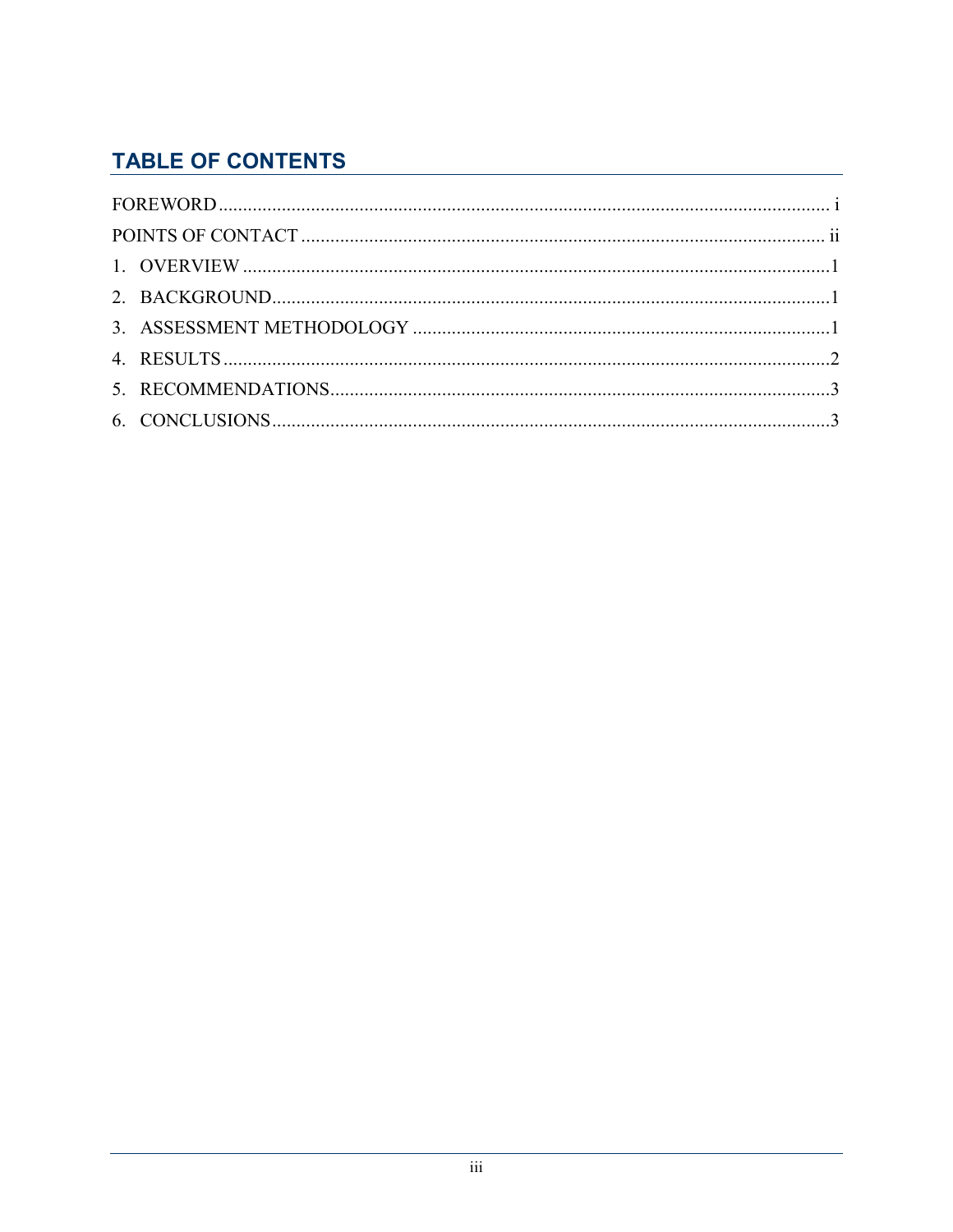## <span id="page-5-0"></span>**1. OVERVIEW**

In July 2012, an assessment of wide area persistent surveillance (WAPS) camera systems and digital high-definition (HD) cameras was conducted in a multi-acre Federal site in the Washington, DC, area. The purpose of the assessment was to provide general information to law enforcement agencies that are considering employing and/or purchasing this technology.

## <span id="page-5-1"></span>**2. BACKGROUND**

In general, WAPS camera systems have the ability to surveil a specific region in order to increase the opportunity to detect and observe activities, identify entities involved, and track events forward in real time or backwards forensically. These systems typically include a high-resolution camera with a wide-angle lens, and a video recording system (e.g., digital video recorder [DVR] or network video recorder [NVR]) to capture and review the video footage. While the camera system may have pan-tilt-zoom (PTZ) capabilities, the system is not used in a PTZ configuration in order to prevent disruption to the field-of-view or to the continuity of coverage. A WAPS camera system can stand alone or it can be integrated into a separate closed circuit television (CCTV) monitoring system.

From a law enforcement perspective, the main benefit of a WAPS camera system is to maintain a continuous record of events for a given area of coverage. There are several reasons for this persistent requirement:

- It provides a start-to-finish record of the entire event for full awareness and understanding of what occurred and where, when, and how the event unfolded.
- It ensures no loss of coverage due to a misdirected PTZ unit or fixed camera coverage not in place.
- It offers a clean, unedited product that can be more easily validated and trusted as a true record of the activity. Courts have long been leery of the manipulation of video evidence; legal evidence for court related actions must be unretouched and is preferably a single continuous clip of video.
- It provides high-resolution imagery to enable identification of persons, objects, and vehicles.

Law enforcement agencies commonly surveil: public events such as outdoor concerts and street festivals, high-traffic pedestrian locations, and known criminal activity locations. WAPS camera systems can be permanently installed in a fixed location or used in a temporary location, and used during overt or covert operations.

# <span id="page-5-2"></span>**3. ASSESSMENT METHODOLOGY**

In order to perform a comparison of different camera technologies, formats, and capabilities, several standard digital HD cameras, digital megapixel cameras, and WAPS camera systems were selected for assessment. Specific selections were limited due to equipment availability, but the units assessed were representative of standard industry offerings at the time of the assessment.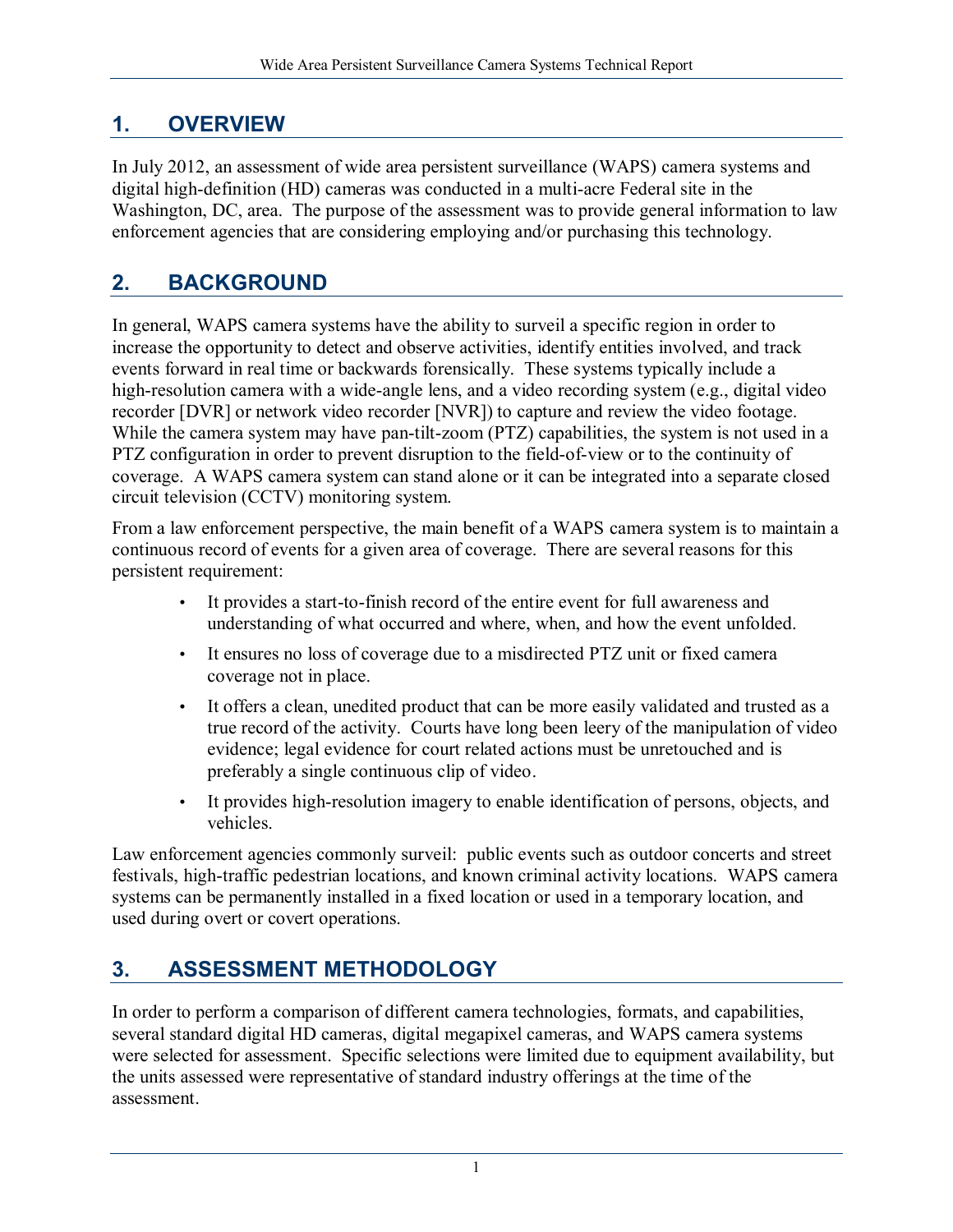All camera systems were placed with approximately the same camera angle and view for comparison purposes. The systems were set up at a predetermined distance that was not altered from the area to be monitored, in order to provide persistent coverage. Video footage from each camera was captured for 3 to 5 minutes at specific times throughout the day to assess the effects of lighting and sunlight on the functionality of each camera system. The times of video capture were: 10:00, 13:00, 16:00, 19:00, dusk (approximately 20:45), and 22:00.

Seven law enforcement officers with experience using video surveillance systems served as evaluators for this assessment. All evaluators had at least 5 years of law enforcement experience. During the assessment, the evaluators rated the digital HD and digital megapixel cameras and WAPS camera systems based on their knowledge of the areas being assessed, awareness of the overall goals of the assessment, and familiarity with the existing video systems in use. Their assessment included perceived quality of picture, field-of-view, operational usefulness, and zooming capabilities.

## <span id="page-6-0"></span>**4. RESULTS**

The WAPS camera system that was rated excellent by the evaluators based on the optical zoom levels and detailed imagery at long range had the following capabilities and specifications:

- 35x optical zoom and 12x digital zoom, 220°-tilt, full PTZ dome unit
- D1 resolution (720x480)/high-Power over Ethernet (PoE)
- H.264/Motion Joint Photographic Experts Group (M-JPEG) and Open Network Video Interface Forum (ONVIF) compliant
- Lens specifications:  $f = 3.4$  to 119 millimeters (mm), autofocus and automatic day to night switching
- Horizontal angle of view: 55.8° to 1.7°
- Vertical angle of view: not applicable
- Image sensor:  $1/4$ -inch ExView progressive scan hole-accumulation diode (HAD) charge-coupled device (CCD)
- Shutter time:  $1/30,000$  second (s) to 0.5s.

The digital HD cameras that were rated excellent by evaluators based on resolution, image quality, color quality, and frame-rate had the following capabilities and specifications:

Camera A

- HD resolution (1080i/720p/16:9 ratio/30 frames per second [fps]) and PoE
- H.264/M-JPEG and ONVIF compliant
- 10x optical zoom and 12x digital zoom
- Lens specifications:  $f = 5.1$  to 51 mm, autofocus and automatic day to night switching
- Horizontal angle of view: 48.1° to 5.1°
- Vertical angle of view: not applicable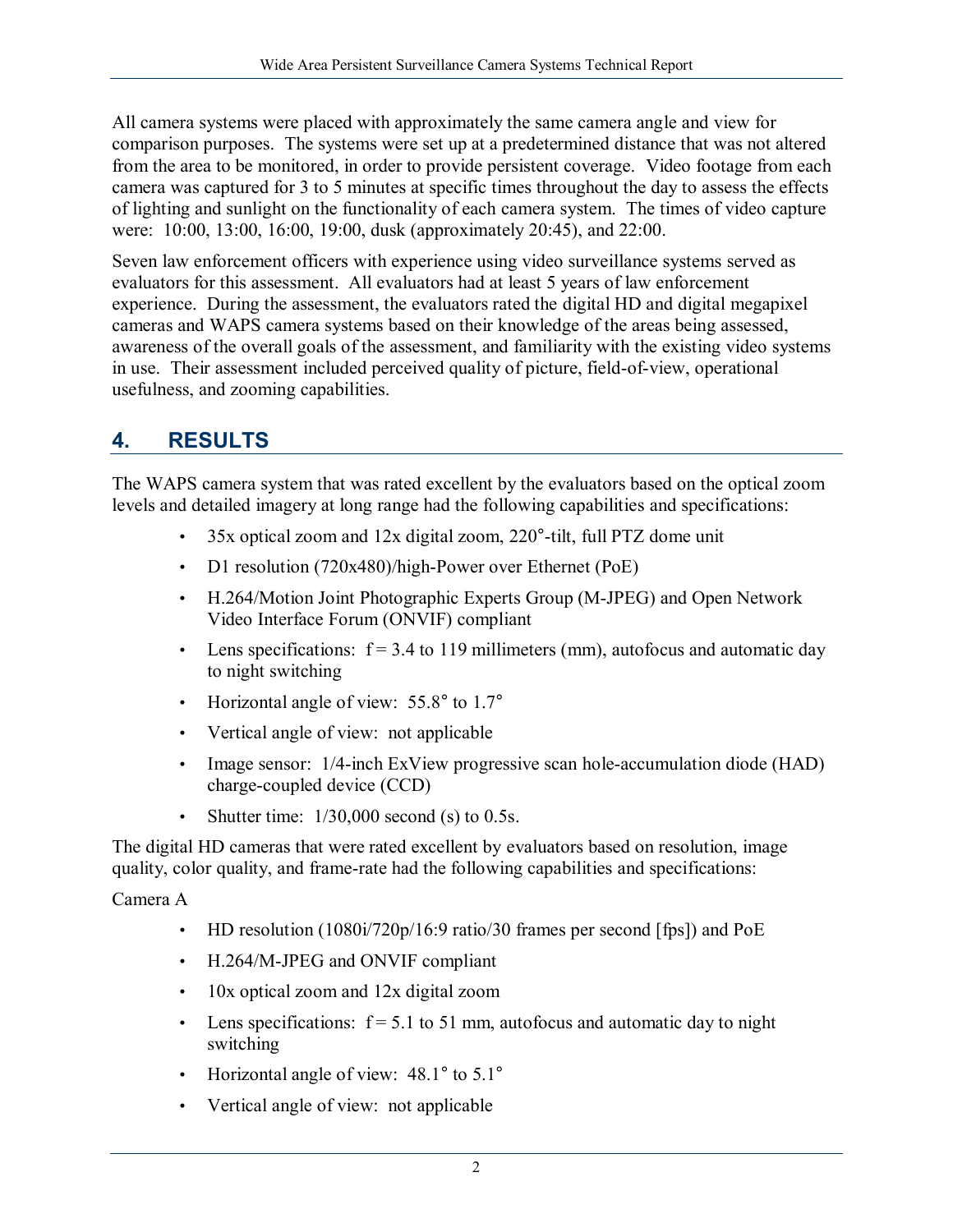- Image sensor: 1/3-inch, 2-megapixel progressive scan complementary metal-oxide semiconductor (CMOS)
- Shutter time:  $1/30,000s$  to 0.5s.

#### Camera B

- HD resolution (1080p/16:9 ratio/3 megapixel/30 fps) and PoE
- H.264/M-JPEG/Moving Picture Experts Group (MPEG)-4 and ONVIF compliant
- Wide view (fisheye type lens)
- Lens specifications:  $f = 5.1$  to 51 mm, autofocus and day and night functions
- Horizontal angle of view:  $31.7^{\circ}$  to  $93.0^{\circ}$
- Vertical angle of view: 23.8° to 68.4°
- Image sensor: 1/3-inch, 1,600- x 1,200-resolution CMOS
- Shutter time:  $1/5s$  to  $1/40,000s$ .

## <span id="page-7-0"></span>**5. RECOMMENDATIONS**

Key points to keep in mind when evaluating and purchasing a WAPS camera system:

- There is a trade-off in frame-rate for overall picture quality (i.e., very high resolution equates to very slow frame-rate).
- A digital HD camera with PTZ capabilities can offer higher zoom capabilities than most WAPS camera systems; however, PTZ units do not offer persistent coverage and do not have a wide field-of-view.
- If facial recognition from a WAPS camera system is needed, the system must be placed close enough to obtain the necessary resolution or, alternatively, use both a PTZ unit and a WAPS camera system to cover this requirement.
- Obstructions can severely impact the field-of-view with any camera technology, so a site survey and location sampling is vital to the camera's placement and effectiveness.
- There are strict guidelines regarding forensic video if it is to be used as evidence in court, so it is necessary to identify and follow the guidelines as published by the Federal, state, and local law enforcement and court system.

# <span id="page-7-1"></span>**6. CONCLUSIONS**

The placement of a WAPS camera system might appear obvious, but wide-angle view and depth-of-field can cause several issues. One major problem is the existence of obstructions. Trees, shrubs, buildings, vehicles, and other permanent or temporary obstructions can severely impact the actual viewing area of the camera. Also, the distance to the target can be a constraint based on the focal length and the sensor size of the cameras used in regards to image quality (if one can detect, classify, or identify a target). A major concern with a longer zoom lens is the